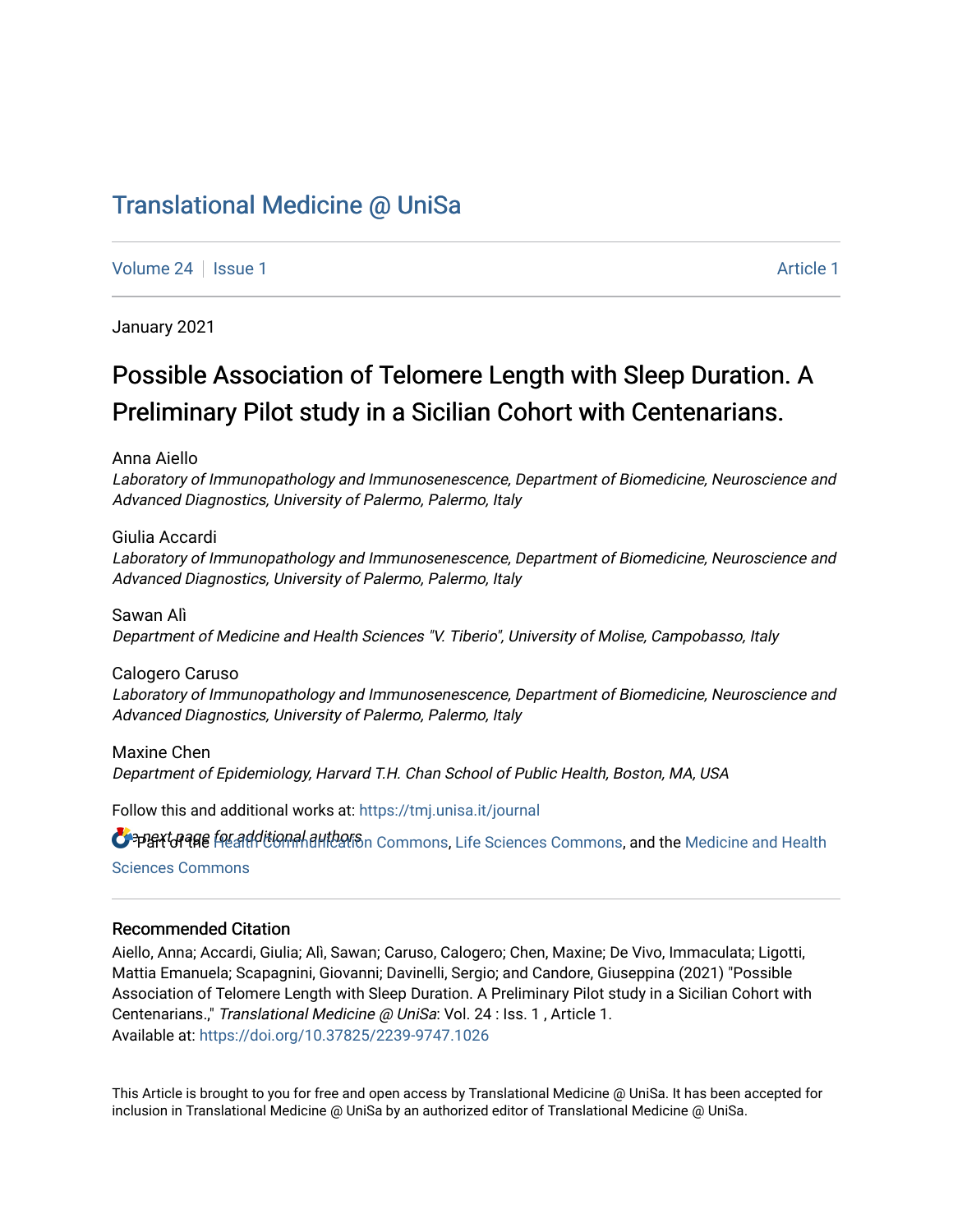## Possible Association of Telomere Length with Sleep Duration. A Preliminary Pilot study in a Sicilian Cohort with Centenarians.

## Cover Page Footnote

These authors contributed equally to this work.

## Authors

Anna Aiello, Giulia Accardi, Sawan Alì, Calogero Caruso, Maxine Chen, Immaculata De Vivo, Mattia Emanuela Ligotti, Giovanni Scapagnini, Sergio Davinelli, and Giuseppina Candore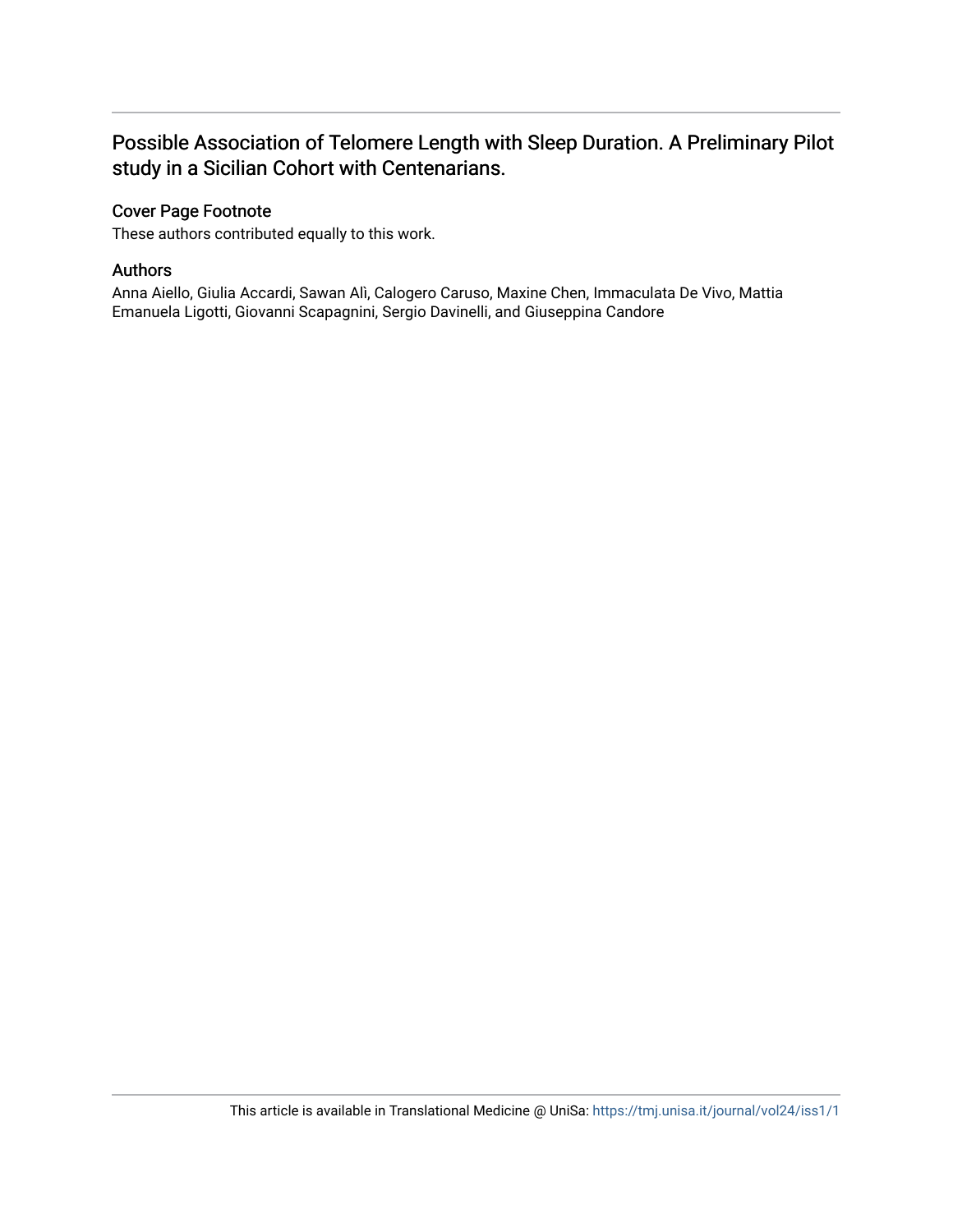## ORIGINAL ARTICLE

# Possible Association of Telomere Length With Sleep Duration. A Preliminary Pilot Study in a Sicilian Cohort with Centenarians

Ann[a](#page-2-0) Aiello <sup>a[,1](#page-2-1)</sup>, Giulia Accardi <sup>a,[1](#page-2-1)</sup>, Sawan Alì <sup>[b](#page-2-2)</sup>, Calogero Caruso <sup>[a,](#page-2-0)</sup>\*, Maxine Chen <sup>[c](#page-2-3)</sup>, Imma[c](#page-2-3)ul[a](#page-2-0)ta De Vivo <sup>c</sup>, Mattia Emanuela Ligotti <sup>a</sup>, Giovanni Scapagnini <sup>[b](#page-2-2)</sup>, Sergio Davinelli <sup>[b](#page-2-2)[,c](#page-2-3)</sup>, Giuseppin[a](#page-2-0) Candore <sup>a</sup>

<span id="page-2-0"></span><sup>a</sup> Laboratory of Immunopathology and Immunosenescence, Department of Biomedicine, Neuroscience and Advanced Diagnostics, University of Palermo, Palermo, Italy

<span id="page-2-2"></span> $\overline{b}$  Department of Medicine and Health Sciences "V. Tiberio", University of Molise, Campobasso, Italy C Department of Epidemiology, Harvard T.H. Chan School of Public Health, Boston, MA, USA

<span id="page-2-3"></span>

#### Abstract

Telomere length (TL) is considered a biomarker of ageing although this topic is still debated. Also, sleep pattern changes are physiological part of the normal ageing process. In fact, it is widely recognized that sleep duration declines with age, leading to dysregulation of circadian rhythms. The aim of our study was to analyse the possible association of sleep duration with TL in a sample of 135 subjects with ages ranging from 20 to 111 years, recruited from Palermo and neighbouring municipalities in Sicily (Italy). Preliminary data suggest that relative TL (RTL) decreases with age in both men and women. However, at older ages, the difference between men and women tends to narrow. Nonagenarian and centenarian women do not show RTL values significantly different from those observed in adult and old women (40-89 years aged). Moreover, to analyse the relationship between TL and sleep, we stratified sleep duration into greater or lesser than 8-h periods. We found that centenarians, who daily sleep 8 hours or more, have longer RTL than centenarians who sleep fewer than 8 hours. Although the relatively small sample size of centenarians, we provide preliminary evidence that sleep duration may affect the RTL of centenarians. To the best of our knowledge, this is the first study to examine the relationship between centenarians, RTL and sleep duration. Further studies with greater sample size of centenarians are required to replicate and extend these data.

Keywords: Ageing, Centenarian, Relative telomere length, Sleep duration

#### 1. Introduction

dependence or especialized dynamic nucleoprotein structures that contribute to maintain the structural integrity of chromosomes [[1\]](#page-6-0). Telomeres are actively maintained in human germ line cells and embryonic stem cells by action of telomerase. Telomeres shorten when somatic cells divide due to insufficient telomerase expression [\[2](#page-6-1)]. Therefore, the length of telomeres decreases with age due to incomplete replication of DNA ends with each cell division. On average, human telomeres lose 50 to 100 base pairs per mitotic division [[3\]](#page-6-2). This telomere shortening results from a combination of a failure to completely replicate the ends of linear DNA molecules, i.e., the "end replication problem," and the processing of DNA that occurs on the ends of linear chromosomes [[2\]](#page-6-1). Telomere length (TL) is a reliable indicator of intrinsic biological age and a surrogate for the mitotic clock. The role of telomeres in human biology has been studied since the early 1990s because telomere attrition has been implicated both in ageing and in age-related diseases [\[4](#page-6-3)]. Telomere length is a key determinant of the normal lifespan of a cell and is closely connected with the cell cycle and

https://doi.org/10.37825/2239-9754.1031 2239-9754/© 2021 Universita di Salerno. This is an open access article under the CC BY 2.5 license (<https://creativecommons.org/licenses/by/2.5/>).

Received 1 December 2021; revised 30 December 2021; accepted 30 December 2021. Available online 23 December 2021.

<sup>\*</sup> Corresponding author at:

<span id="page-2-1"></span> $1$  These authors contributed equally to this work.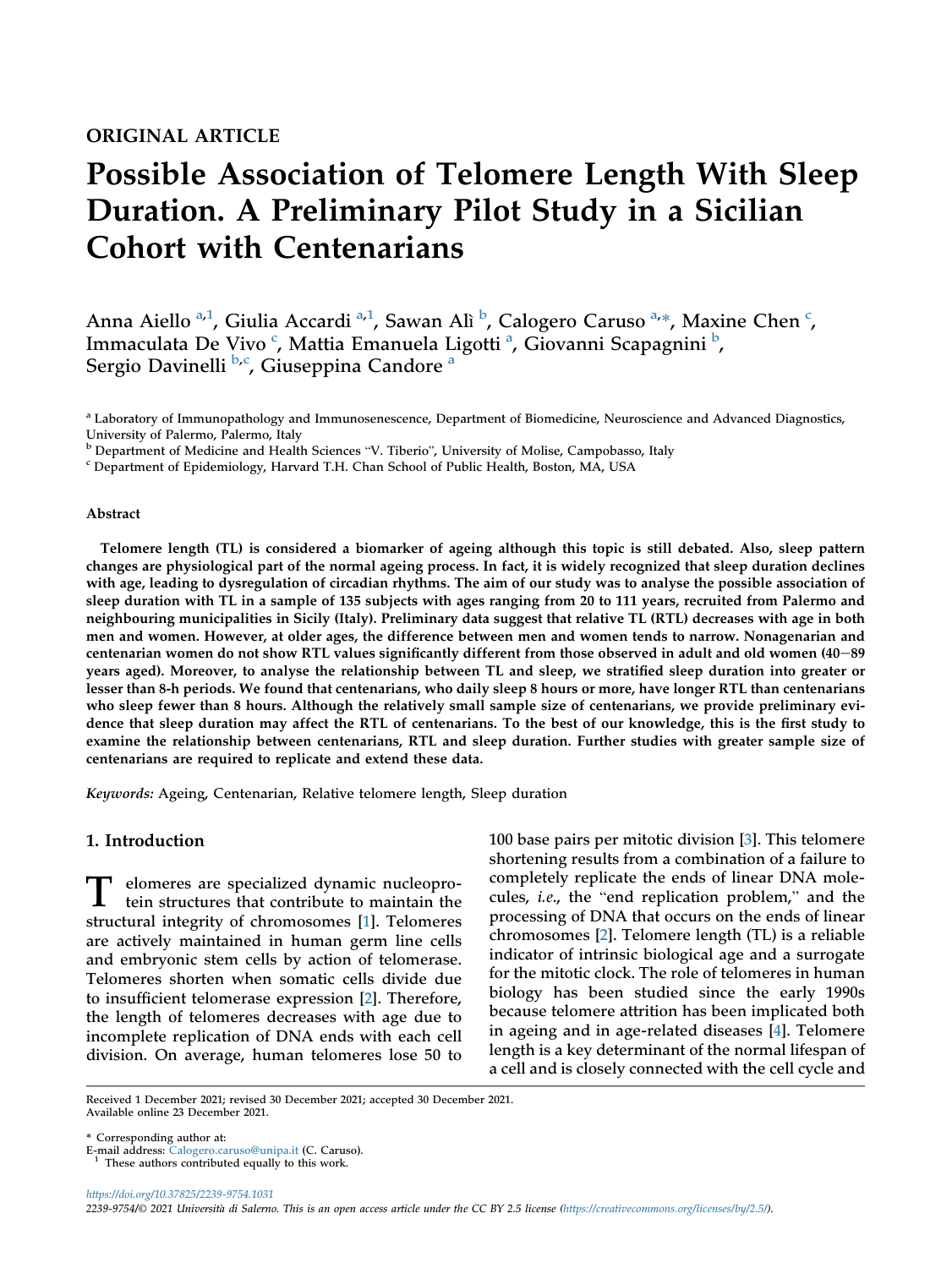replicative age [[5\]](#page-6-4). Telomeres that are too short lead to a decrease in functional cells and contribute to overall tissue and organ dysfunction [[6\]](#page-6-5). Short telomeres are commonly found in several agerelated conditions as a biomarker of disease onset and related outcomes [[7\]](#page-6-6). Indeed, the rate of telomere loss is affected by multiple environmental factors other than the mitotic replication rate. There is evidence that lifestyle-related factors, such as tobacco abstinence, moderate physical activity, mental well-being, and healthy dietary patterns, may reduce telomere attrition throughout human life likely because there is a better control of oxidative stress, so reducing DNA damage  $[8-10]$  $[8-10]$  $[8-10]$ . Indeed, at a molecular level, due to the high guanine-cytosine content and long stretches of repetitive DNA, telomere sequences are particularly vulnerable to oxidative and inflammatory conditions. In particular, the formation of 8-oxodG at the GGG triplet in telomere sequence induced by oxidative stress could participate in acceleration of telomere shortening [\[11](#page-6-8)]. Moreover, in older people, low-grade systemic inflammation (i.e., inflamm-ageing) is strictly connected to oxidative stress and both are linked to the telomere shortening and onset of ageassociated diseases [\[12](#page-6-9)].

Sleep is a reversible and recurrent state of reduced responsiveness to external stimulation that is accompanied by important restorative functions, such as metabolic recovery, memory consolidation, or synaptic scaling  $[13-15]$  $[13-15]$  $[13-15]$  $[13-15]$  $[13-15]$ . Many sleep-related issues occur with increasing frequency among older people. However, age-related sleep changes are probably related to a decreased ability to sleep, rather than a decreased need for sleep [\[16](#page-6-11)]. With ageing, various factors deteriorate the normal sleep process, including cortical thinning, white matter degeneration, neurotransmitter dysregulation, and circadian disorganization [[17\]](#page-6-12). Despite the great scientific interest to identify mechanistic pathways between sleep and ageing, only a little attention has been paid to the role of TL. However, there is some evidence on the relationship between short leukocyte telomeres and short sleep duration, poor sleep quality, and insomnia  $[18-20]$  $[18-20]$  $[18-20]$ . It is feasible that sleep disturbances are associated with several agerelated alterations in biological processes that can interfere with TL maintenance, since normal sleep

patterns have been showed to play a crucial role in the homeostatic regulation of inflammatory and oxidative pathways known to negatively influence TL [[9](#page-6-14)[,21](#page-7-0)].

To better understand the possible association between sleep duration and TL maintenance, we investigated sleep habits and TL in a population of 135 subjects with ages ranging from 20 to 111 years. For the definition of sleep habits, we choose an 8-h cut-off based on the midpoint of the American National Sleep Foundation's recommendation for a  $7-9$ hours sleep duration for young adults and adults, and  $7-8$  hours of sleep for older adults  $[22]$  $[22]$ . For the TL assay we used DNA from blood leukocytes. Results of calculated median telomere fluorescence in granulocytes and lymphocytes of 400 normal individuals over the entire age range demonstrated that the telomere length is highly variable at any given age, showing a highly significant decline with age that is most pronounced for lymphocytes [[23\]](#page-7-2). Indeed, for lymphocytes their shortened telomeres are the result of both the product of many divisions from the hemopoietic stem cells to the mature peripheral form as for granulocytes and the history of their cycles of activation, which depends on their immunobiography [[24\]](#page-7-3).

#### 2. Materials and methods

Participants. Participants were recruited From June 2017 to February 2019 within the project "Discovery of molecular and genetic/epigenetic signatures underlying resistance to age-related diseases and comorbidities (DESIGN)", funded by the Italian Ministry of Education, University and Research. The Ethics Committee of Palermo University Hospital (Sicily, Italy) approved the study protocol (Nutrition and Longevity, No. 032017). The study was conducted in accordance with the Declaration of Helsinki and its amendments. All study participants (or their caregivers) gave their written informed consent prior to enrolment. A total of 135 healthy donors (65 men and 70 women) aged between 20 and 111 years, were recruited in Palermo and neighbouring municipalities in Sicily ([Table 1](#page-3-0)). All study participants were Sicilians, selected on the basis of their health status. We selected healthy people, considering the age physiological deterioration of

<span id="page-3-0"></span>Table 1. Participants divided by age group and sleep (hours) duration.

|       |           | v o o     |           | ___       |                                 |           |           |           |        |       |
|-------|-----------|-----------|-----------|-----------|---------------------------------|-----------|-----------|-----------|--------|-------|
| Sleep | $20 - 29$ | $30 - 39$ | $40 - 49$ | $50 - 59$ | 60–69                           | $70 - 79$ | $80 - 89$ | $90 - 99$ | $100+$ | Total |
| $<$ 8 |           |           |           | 10        | o m<br>$\overline{\phantom{0}}$ | 10        | <b>_</b>  |           |        | 95    |
| >8    |           |           |           |           |                                 |           |           |           |        | 40    |
| Total | 10        | ΨU        |           | 14        | 29                              | 25        |           | 16        | -15    | 135   |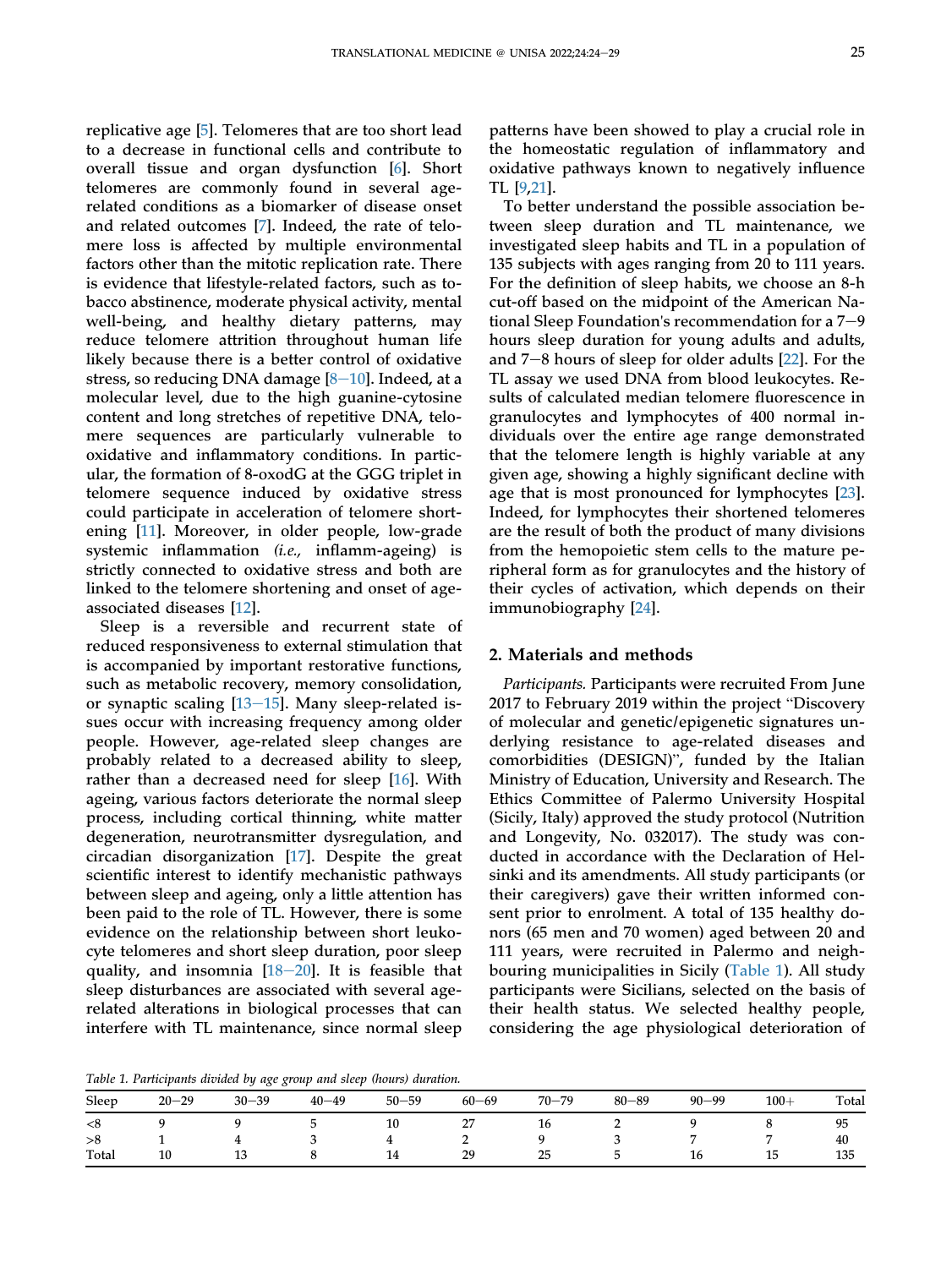organs and systems, including deafness, visual problems, and if they have no more than one invalidating condition. Moreover, we included cognitive-performant individuals only (although not completely). Thus, we excluded people with chronic invalidating diseases, such as neoplastic and autoimmune ones, as well as with acute disease, such as infectious, and with severe dementia. Before enrolment, the participants or their caregivers signed an informed consent form to release sensitive data. To respect the privacy, all other donors were identified with an alphanumeric code. A well-trained team of experts from the University of Palermo administered to participants a detailed questionnaire to collect anamnestic data including sleep habits. For oldest people, sleep habits were described by children or caregivers. A database was created to handle the collected information. For more information about recruitment criteria, please see ref. n. [\[25](#page-7-4)]. The participants underwent venipuncture in the morning, after a fasting period of 12 hours. The blood was collected in specific tubes containing ethylene diamine tetraacetic acid (EDTA) or no additives. Serum was separated by blood centrifugation of dry tubes and stored at  $-80$  °C before use. Data were analysed using R software version 3.5.3.

Determination of telomere length. Genomic DNA was extracted from leukocytes with a commercial kit (QIAmp DNA Mini Kit, Qiagen). Relative telomere length (RTL) was determined at the Dana Farber/ Harvard Cancer Center Genotyping & Genetics for Population Sciences Facility (Boston, MA, USA), using a modified, high-throughput version of the real-time quantitative PCR-based telomere assay that was run on the Applied Biosystems 7900HT Sequence Detection System (Foster City, CA)  $[26-28]$  $[26-28]$  $[26-28]$ . Fifteen ng of genomic DNA was required for the protocol. The average RTL was determined as the copy-number ratio between telomere repeats and a single-copy (36B4) reference gene (T/S Ratio,  $-\Delta$ Ct) [[29](#page-7-6)[,30](#page-7-7)]. Each sample was assayed in triplicate by laboratory technicians who were masked to participant characteristics; variability was assessed with inclusion of quality control (QC) samples on each plate. Leukocyte RTL is reported as the exponentiated T/S ratio corrected for a reference sample. Although this assay measures RTL, in work by Cawthon [[26\]](#page-7-5), the T/S ratio highly correlates with absolute TL provided by Southern Blot  $(r = 0.68 - 0.85; p < 0.0001)$  [[26\]](#page-7-5). QC samples (10%) were included in each batch and each QC sample was evenly split into halves. Based on the repeated measurements of these QC samples, the coefficient of variation (CV) for evaluating the performance of TL assays was calculated. The CV range was  $0.2\%$  –

3.1% for the single-copy gene assay,  $0.6\%$  -2.1% for the telomere assay, and  $10.8-16.0\%$  for the exponentiated T∶S ratio. Because TL was assayed in several batches, we log-transformed the RTL to minimize the impact of potential batch shifts on its measurements across different batches, and then calculated a Z-score of RTL by standardizing the RTL compared to the mean within each individual study.

#### 3. Results

[Fig. 1](#page-4-0) depicts the correlation between RTL values and age. As expected, the RTL values decrease with age in both men and women. However, the Figure shows that the regression line for women is a bit more steeply going down with older age than for men, although not significantly. It is noteworthy that young women (ages  $20-39$ ) show RTL significantly higher than those observed in the other age groups  $(p < 0.01$  by ANOVA test), whereas nonagenarian and centenarian women do not show RTL values significantly different from those observed in adult and old women (ages  $40-89$ ).

To analyse the relationship between TL and sleep, we divided the subjects into nine age category groups and categorized sleep duration into <8 hours and  $\geq$ 8 hours [\(Table 1\)](#page-3-0). [Fig. 2](#page-5-0) shows that centenarians who sleep 8 or more hours per day have longer RTL than centenarians who sleep fewer than 8 hours per day. However, this interesting datum was statistically not significant, probably because of the small sample size of centenarians. Otherwise, no obvious trend based on sleep duration was observed. Plotting hours of sleep of each participant against the TL Z-scores no significance was

<span id="page-4-0"></span>

Fig. 1. Relative telomere length (RTL) Z-score decreases with age in both men (N = 65) and women (N = 70) (p < 0.0001 by regression analysis).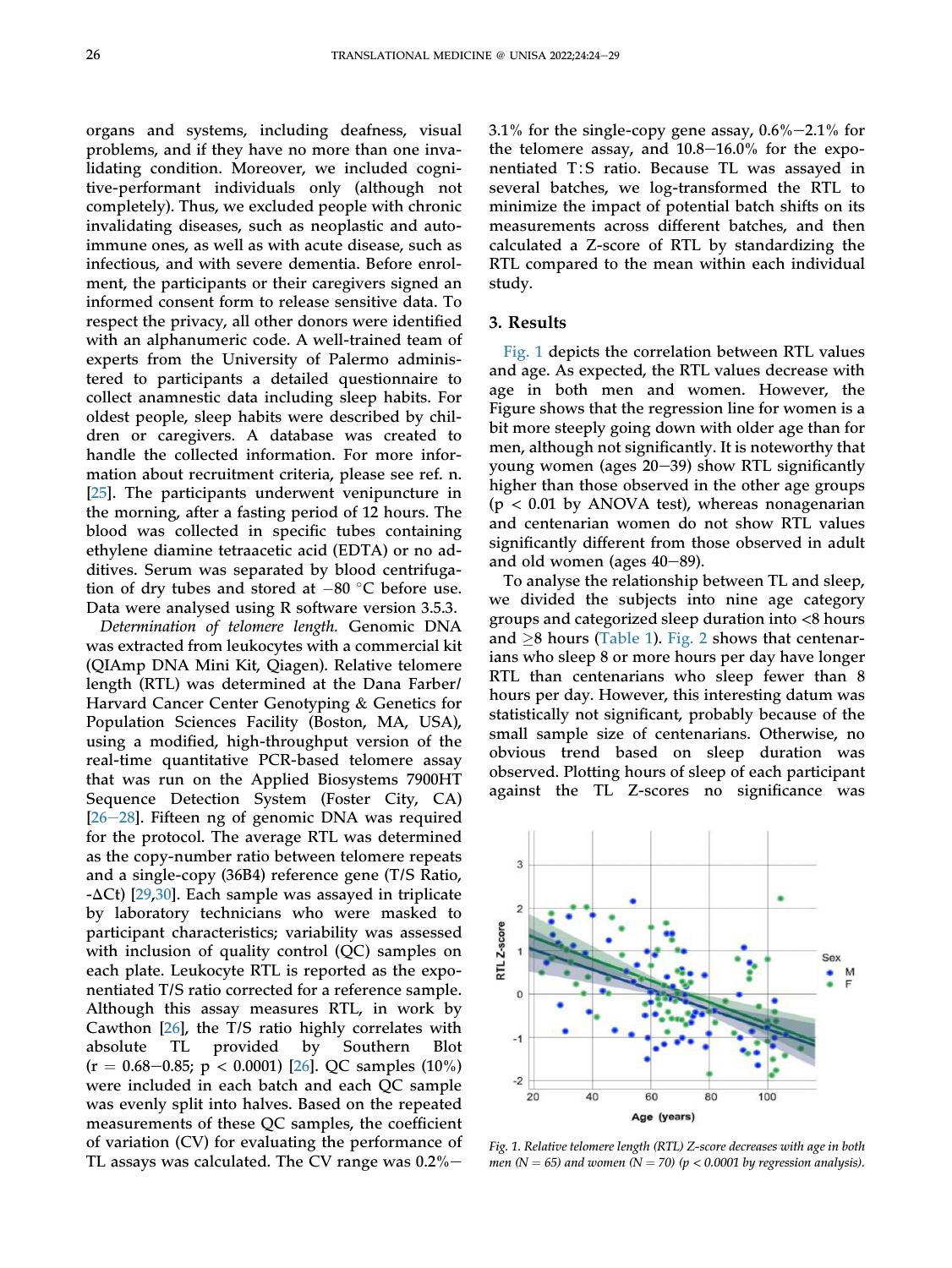<span id="page-5-0"></span>

Fig. 2. Relative telomere length (RTL) Z-score of the nine age groups of men and women divided according to sleep duration. Small black diamonds refer to outliers (for RTL-Z score).

obtained. Furthermore, narrative report on sleep duration might bias estimates of sleep duration.

#### 4. Discussion

Telomeres are repetitive sequences of DNA at the ends of chromosomes that suffer attrition with each mitotic division of a somatic cell. Moreover, short telomeres represent a marker of the cumulative load of inflammation and oxidative stress. Therefore, telomeres can be considered as a memento of previous cell divisions and DNA damage. Indeed, although ageing is a multifactorial and complex event, healthy ageing and longevity are believed to be associated with longer telomeres and lower inflammation profiles among older individuals. However, despite accumulating data on a strong interconnection between telomerase regulation/activity and inflammation, the mechanistic details and molecular pathways of this connection have not yet been discovered [\[31](#page-7-8)].

Older adults with high levels of inflammatory activity may be at increased risk for accelerated leukocyte telomere shortening, and those with short TL may have increased risk for diseases with an inflammatory aetiology  $[3,8-10,32]$  $[3,8-10,32]$  $[3,8-10,32]$  $[3,8-10,32]$  $[3,8-10,32]$  $[3,8-10,32]$  $[3,8-10,32]$  $[3,8-10,32]$ . Nevertheless, clear causative proof of telomeres in age-related diseases is still lacking. Indeed, it should be necessary to determine whether telomere shortening is a cause or an effect of ageing and related diseases [[33](#page-7-10)]. However, telomere-driven cell senescence can limit the regenerative capacity of tissues by compromising the function of tissue-specific stem and progenitor cells and accelerating ageing. Furthermore, the

accumulation of senescent cells may be responsible for organ failure due to the depletion of the organ renewal capacity associated with ageing [[23](#page-7-2),[33\]](#page-7-10). Accordingly, it has been demonstrated that individuals who lead a healthy lifestyle have been shown to have longer telomeres than those who do not adhere to this lifestyle [[8](#page-6-7),[9\]](#page-6-14). Conversely, a large study has demonstrated that short telomeres are associated with a higher risk of all-cause mortality [[18\]](#page-6-13).

Concerning oxidative stress, ageing is associated with an increase in pro-oxidant factors and a decrease in antioxidant mechanisms. Oxidative stress plays an important role in determining and maintaining the typical low-grade inflammation, which in turn contributes to oxidative stress. However, in several groups of centenarians, some indexes of oxidative stress have been demonstrated to be lower than in older subjects [[34\]](#page-7-11).

Our recent surveys performed in Sicilian centenarians, have demonstrated a close adherence the anti-inflammatory Mediterranean diet only in young age. However, their diet was always an anti-inflammatory one. The range values of oxidative markers in Sicilian centenarians have been shown to be included in the value range of young people. Moreover, the total antioxidant capacity is lower in young people than in the other groups and that the highest values are observed in nonagenarians  $[24,35-37]$  $[24,35-37]$  $[24,35-37]$  $[24,35-37]$  $[24,35-37]$ . So it is not surprising that in our samples, centenarian women have RTL not significantly different from that of older female adults. Moreover, the RTLs of two semisuperand super-centenarian sisters have been shown to fit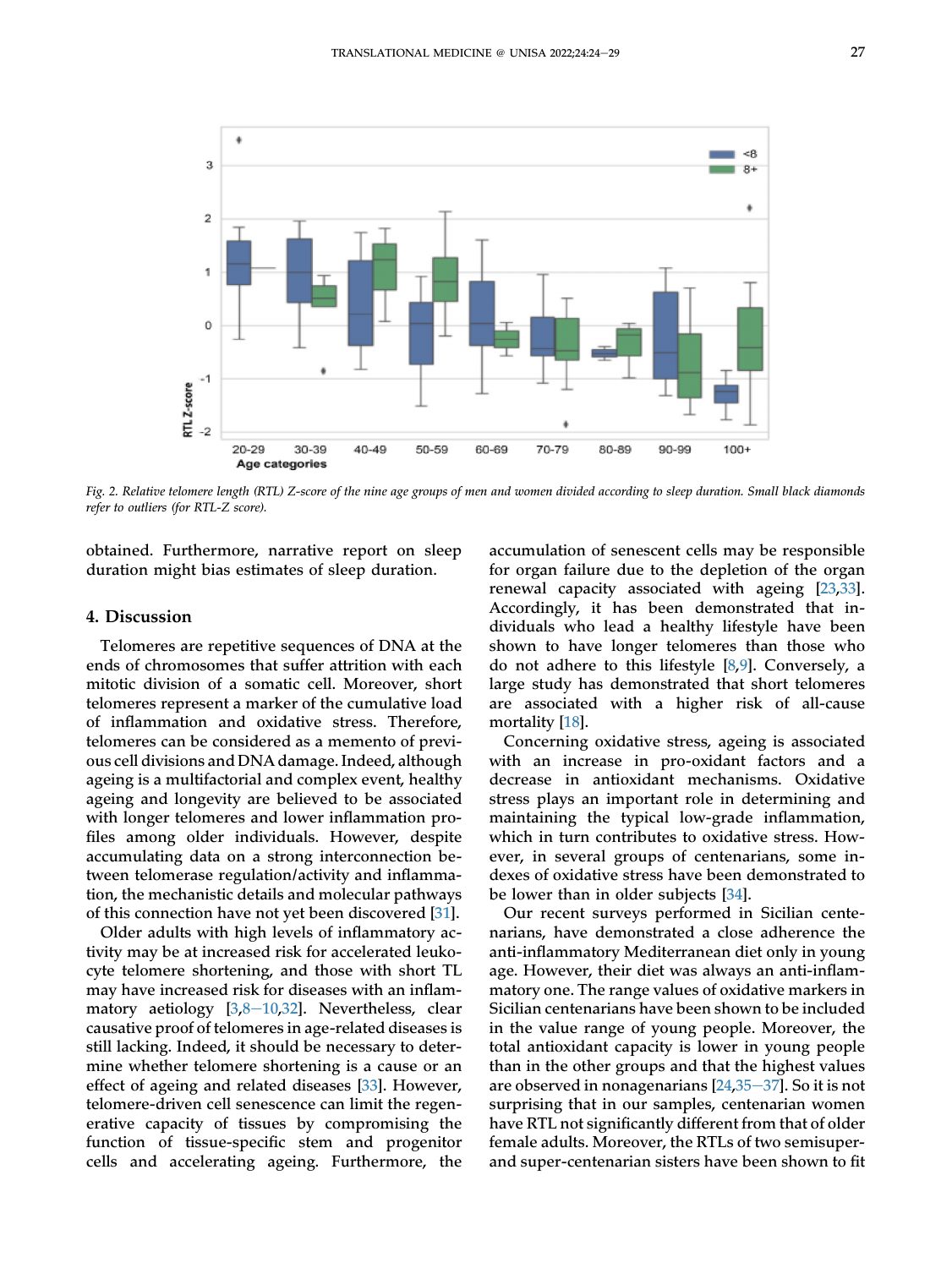in the average plus/minus standard deviation of 60 $-69$  Sicilian women [\[36](#page-7-13)].

Sleep plays a role in the regulation of synaptic plasticity and protein synthesis. Its deprivation may alter protein synthesis and synaptic plasticity through oxi-inflammatory mechanisms [[38\]](#page-7-14). In this regard, some evidence suggests that telomere length may be related to sleep duration  $[18-20]$  $[18-20]$  $[18-20]$  $[18-20]$  $[18-20]$ . Moreover, also the environment may be responsible for both shorter telomere length and reduced sleep duration: i.e., stress, a known agent of telomere shortening [\[9](#page-6-14)].

However, a population-based study of young and midlife people shows no correlation between sleep duration and RTL, contrary to previous findings which showed an association between sleep duration and shorter telomeres in children and in adults as well as in women under the age of 50, but not among those over 50  $[20,39-42]$  $[20,39-42]$  $[20,39-42]$  $[20,39-42]$  $[20,39-42]$  $[20,39-42]$ . The authors suggest that, in healthy adults, sleep characteristics play only a limited role in the shortening of telomeres. Thus, sleep-telomere associations should be a latelife occurrence or occur only in the presence of other morbidities [[39\]](#page-7-16). Only one report supports the hypothesis that sleep is a relevant factor affecting telomere length in older adults [[43\]](#page-7-17).

To the best of our knowledge, this study is the first report to study a relationship between RTL and sleep duration in a group of centenarian subjects. In our cohort, centenarians who slept  $8+$  hours per day had longer RTL than subjects from the same age group who slept less than 8 hours per day. However, this finding was not statistically significant due to the small sample size of centenarians and nonagenarians. To achieve adequate statistical power, future cohort studies should include a larger sample of long-living individuals.

#### Conflicts of interest

No conflicts of interest.

#### Acknowledgments

The authors are grateful to all participants (as well as their caregivers) for their great contributions. This research was funded by grant of Italian Ministry of University (PRIN: progetti di ricerca di rilevante interesse nazionale  $-$  Bando 2015 Prot 20157ATSLF "Discovery of molecular and genetic/ epigenetic signatures underlying resistance to agez015/ATSLF Discovery or molecular and genetic/<br>epigenetic signatures underlying resistance to age-<br>related diseases and comorbidities") to CC and GC. The funders had no role in study design, data collection and analysis, decision to publish, or preparation of the manuscript. The study was

conducted according to the guidelines of the Declaration of Helsinki, and approved by the Institutional Ethics Committee of "Paolo Giaccone", University Hospital (Nutrition and Longevity, No. 032017).

#### References

- <span id="page-6-0"></span>[1] Stewart SA, Weinberg RA. Telomeres: Cancer to human aging. Annu Rev Cell Dev Biol 2006;22:531-57.
- <span id="page-6-1"></span>[2] Muraki K, Nyhan K, Han L, Murnane JP. Mechanisms of telomere loss and their consequences for chromosome instability. Front Oncol 2012 Oct 4;2:135. [https://doi.org/](https://doi.org/10.3389/fonc.2012.00135) [10.3389/fonc.2012.00135](https://doi.org/10.3389/fonc.2012.00135). PMID: 23061048; PMCID: PMC34 63808.
- <span id="page-6-2"></span>[3] Allsopp RC, Vaziri H, Patterson C, Goldstein S, Younglai EV, Futcher AB, et al. Telomere length predicts replicative capacity of human fibroblasts. Proc Natl Acad Sci USA 1992;89: 10114-8. <https://doi.org/10.1073/pnas.89.21.10114>.
- <span id="page-6-3"></span>[4] Dlouha D, Maluskova J, Kralova Lesna I, Lanska V, Hubacek JA. Comparison of the relative telomere length measured in leukocytes and eleven different human tissues. Physiol Res 2014;63(Suppl 3):S343-50. [https://doi.org/](https://doi.org/10.33549/physiolres.932856) [10.33549/physiolres.932856.](https://doi.org/10.33549/physiolres.932856) PMID: 25428739.
- <span id="page-6-4"></span>[5] Edo MD, Andrés V. Aging, telomeres, and atherosclerosis. Cardiovasc Res 2005 May 1;66(2):213-21. [https://doi.org/](https://doi.org/10.1016/j.cardiores.2004.09.007) [10.1016/j.cardiores.2004.09.007](https://doi.org/10.1016/j.cardiores.2004.09.007). PMID: 15820190.
- <span id="page-6-5"></span>[6] Saliques S, Zeller M, Lorin J, Lorgis L, Teyssier JR, Cottin Y, et al. Telomere length and cardiovascular disease. Arch Cardiovasc Dis  $2010$  Aug-Sep;103(8-9):454-9. [https://](https://doi.org/10.1016/j.acvd.2010.08.002) [doi.org/10.1016/j.acvd.2010.08.002](https://doi.org/10.1016/j.acvd.2010.08.002). Epub 2010 Oct 25. PMID: 21074124.
- <span id="page-6-6"></span>[7] Blasco MA, Bär C. Telomeres and telomerase as therapeutic targets to prevent and treat age-related diseases. F1000 Research 2016;5.
- <span id="page-6-7"></span>[8] Davinelli S, Trichopoulou A, Corbi G, De Vivo I, Scapagnini G. The potential nutrigeroprotective role of Mediterranean diet and its functional components on telomere length dynamics. Ageing Res Rev 2019;49:1-10.
- <span id="page-6-14"></span>[9] Davinelli S, De Vivo I. Lifestyle choices, psychological stress and their impact on ageing: the role of telomeres. In: Caruso C, editor. Centenarians. Cham: Springer; 2019. [https://doi.org/10.](https://doi.org/10.1007/978-3-030-20762-5_8) [1007/978-3-030-20762-5\\_8.](https://doi.org/10.1007/978-3-030-20762-5_8)
- [10] Sun Q, Shi L, Prescott J, Chiuve SE, Hu FB, de Vivo I, et al. Healthy lifestyle and leukocyte telomere length in U.S. women. PLoS One 2012;7. [https://doi.org/10.1371/journal.](https://doi.org/10.1371/journal.pone.0038374) [pone.0038374](https://doi.org/10.1371/journal.pone.0038374).
- <span id="page-6-8"></span>[11] Kawanishi S, Oikawa S. Mechanism of telomere shortening by oxidative stress. Ann N Y Acad Sci 2004 Jun; 1019:278-84. [https://doi.org/10.1196/annals.1297.047.](https://doi.org/10.1196/annals.1297.047) PMID: 15247029.
- <span id="page-6-9"></span>[12] Zhang J, Rane G, Dai X, Shanmugam MK, Arfuso F, Samy RP, et al. Ageing and the telomere connection: an intimate relationship with inflammation. Ageing Res Rev 2016;25:55-69.
- <span id="page-6-10"></span>[13] Killick R, Banks S, Liu PY. Implications of sleep restriction and recovery on metabolic outcomes. J Clin Endocrinol Metab 2012;97:3876-90.
- [14] Siegel JM. The REM sleep-memory consolidation hypothesis. Science 2001;294:1058-63.
- [15] Tononi G, Cirelli C. Sleep and synaptic homeostasis: a hypothesis. Brain Res Bull 2003;62:143-50. [https://doi.org/](https://doi.org/10.1016/j.brainresbull.2003.09.004) [10.1016/j.brainresbull.2003.09.004.](https://doi.org/10.1016/j.brainresbull.2003.09.004)
- <span id="page-6-11"></span>[16] Ancoli-Israel S. Sleep and Aging. Am J Geriatr Psychiat 2005; 13:341-3. [https://doi.org/10.1176/appi.ajgp.13.5.341.](https://doi.org/10.1176/appi.ajgp.13.5.341)
- <span id="page-6-12"></span>[17] Zhong HH, Yu B, Luo D, Yang LY, Zhang J, Jiang SS, et al. Roles of aging in sleep. Neurosci Biobehav Rev 2019;98:  $177 - 84.$
- <span id="page-6-13"></span>[18] Jackowska M, Hamer M, Carvalho LA, Erusalimsky JD, Butcher L, Steptoe A. Short sleep duration is associated with